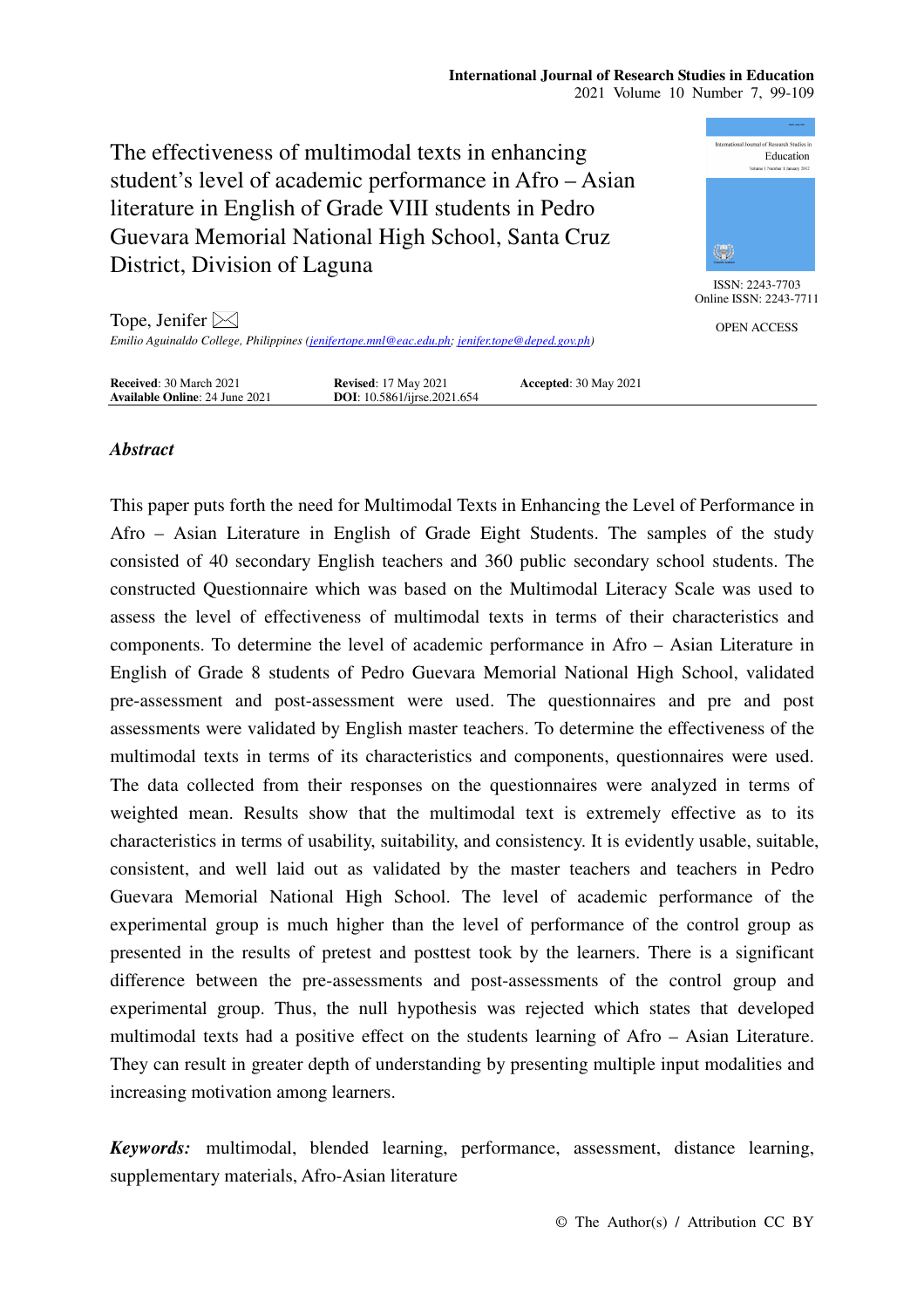# **The effectiveness of multimodal texts in enhancing student's level of academic performance in Afro – Asian literature in English of Grade VIII students in Pedro Guevara Memorial National High School, Santa Cruz District, Division of Laguna**

## **1. Introduction**

Our country is fighting the challenge brought about by the coronavirus disease 2019 (COVID-19) pandemic, Department of Education (DepEd) adopted and implemented the flexible model of blended learning. As the classes resumed, unceasing students' concerns and teachers' outcry were in the limelight - exposing the disadvantages that these learning solutions are posing. Learning in the New Normal is a challenge for the teachers, students, and even parents. The teaching and learning process would be very hard because there are no face-to-face classes that we are used to. The learning environment amidst the COVID-19 pandemic will be very different. There are different Learning Modalities that schools may employ. The number of COVID-19 Cases are reported in the Municipality of Sta. Cruz, Division of Laguna. The province of Laguna started the school year 2020–2021 with blended learning where there will be Online and Modular Classes at all levels.

Multimodal Text has a direct linkage in, DepEd Order No. 011, Series of 2020, the Department of Education (DepEd) adopts the Revised Guidelines on the Alternative Work Arrangement in the Department of education during the Period of State of National Emergency due to COVID-19 Pandemic. Multimodal texts combine two or more modes such as written language, spoken language, visual (still and moving image), audio, gestural, and spatial meaning. Examples of multimodal texts are slide decks (PowerPoint presentations), storyboards, printed worksheets, and digital stories. The use of this Motivational Multimodal text is to ensure that students are acquiring knowledge and skill that are deemed essential for their success in basic education learning in literature to meet the quality standards vital for their emersion in the millennial spectrum where highways on the air had been solidly established through internet advancement in spawning progress in their respective communities as a solid foundation for building a strong nation as their competitive edge with their counterpart in the global village.

On May 15, 2013, the Enhanced Basic Education Act of 2013, more commonly known as the K-12 Program, was signed into law in the Republic of the Philippines (Official Gazette of the Republic of the Philippines, 2013). According to the Department of Education of the Philippines (DepEd) Grade 8 curriculum guide, the English curriculum for students in the eighth grade level of the K-12 Program will primarily focus on African-Asian or Afro-Asian literature (Republic of the Philippines Department of Education, 2012). By the end of the First quarter, students in the eighth grade are expected to demonstrate an "understanding of the different genres through the types contributed by Afro-Asian countries to express appreciation for Afro-Asian heritage" (Republic of the Philippines Department of Education, 2012, p. 34). This ensures that the learners are exposed to Asian and African cultures through literature.

Most Essential Learning Competencies or MELC, according to DepEd, "are defined as what the students need, considered indispensable, in the teaching-learning process to building skills to equip learners for subsequent grade levels and subsequently, for lifelong learning". The MELC's will enable the teachers to focus their instruction on the most essential and indispensable competencies that our learners must acquire in this new normal education.

When I did my self–reflection at the end of the first quarter. I realized that I would have to use multimodal texts as a tool that is based on Most Essential Learning Competencies (MELC) for my online class. This tool would enhance the level of performance of my learners while we are in the new normal because it is a combination of digital and printed materials. I know that my learners are considered 21st-century learners and most of them are visual learners. They will not find it boring because there will be moving images instead of still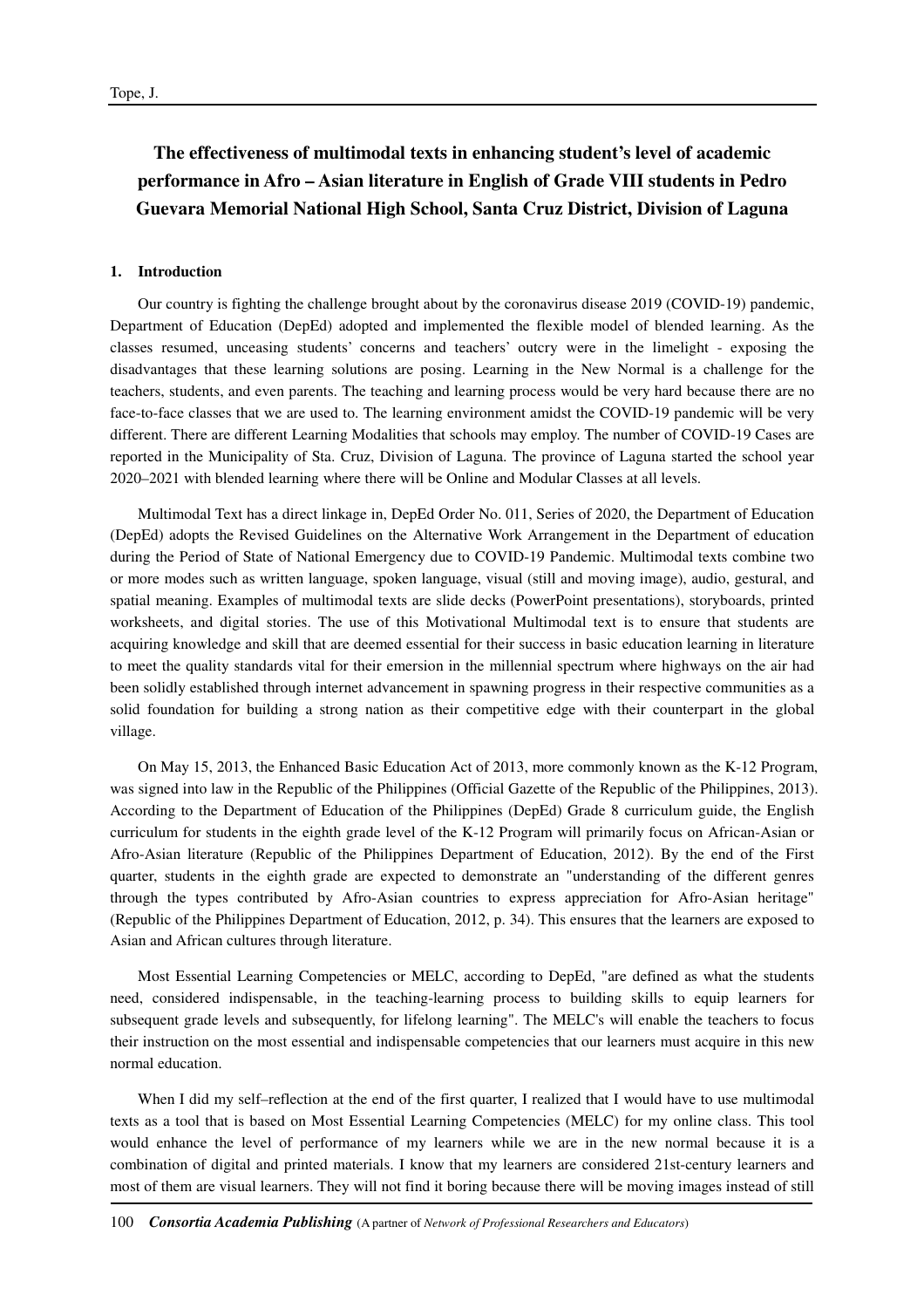pictures or merely printed material. It will help students not only improve comprehension but also increase motivation. These will be based on MELC 14 of English 8. The learners will be able to analyze literature as a mirror to a shared heritage of people with diverse backgrounds. This Multimodal Texts will include digital stories and printed activity sheets. At the end of the week, an online assessment using google forms will be given to the learners to check their learning and progress. Learning in the new normal is a challenge for the teachers, students, and even parents. The Department of Education confirmed that this school year will undergo blended learning approaches.

Blended learning is a combination of both online and offline learning methodologies with the use of technology. Online is when the students study with their teacher and classmates through an application that uses a webcam while offline is when the teacher provides the students with the lesson, seatwork, or assignment that they can finish at their own pace, within the deadline. All works are submitted and graded online. This new way of learning brought by the COVID-19 pandemic can be an additional challenge during this tough time. And since going back to the "normal" we're all accustomed to isn't going to happen anytime soon, let's all do the best we could to adjust and make this current situation work. Remember, the goal of online learning is to keep the students engaged academically to retain what they have learned.

In the 21st century, young people live and learn in a technological world that is fast-paced and in a constant state of change. As technology becomes more and more accessible outside of the classroom, educators are challenged to re-consider the literacy skills required to be successfully literate. Enacting literacy teaching and learning in and for the 21st century requires teachers to update their pedagogical knowledge, skills and contextual understanding of the world children live and learn in. According to Capulso (2020) in his study of *Braving the K-12 Education in the Philippines Amidst The COVID-19 Pandemic*, the K-12 curriculum focuses on the learner's acquisition of the 21st-century skills (New Learning Goals). One of them is learning and innovation skills. This includes adaptability, creativity, critical thinking curiosity, higher-order thinking skills, managing complexity, problem-solving, risk-taking, self-direction, and sound reasoning. The K to 12 curriculum covers many areas to develop 21st-century learning skills. The adaption of Bloom's taxonomy to cater to the needs of the changing times gave the Learning Resource Materials an advantage to using technology through multimedia.

Recent developments in the Philippines have prompted the Philippine government to push for a new basic education curriculum as mentioned by Barrot (2018). Along with these changes is the adoption of the new English curriculum known as the Language Arts and Multiliteracies Curriculum (LAMC). It examined the K-12 English Curriculum in the Philippines from a 21st-century learning perspective. This education reform should not only focus on preparing students for competitive employment and entrepreneurship, narrowing development gaps, addressing the crowded curriculum, and integrating ICT. Equally important is transforming them into socially critical and productive citizens and equipping them with skills necessary for resisting the exploitative and oppressive features of globalization that benefit only the global elite.

According to Barton (2018), Multimodal texts surround us. What are they? How can we use them in our teaching? Effective teaching methods are also needed to teach critical multimodal literacies. These approaches to teaching relate to both the comprehension and composition of multimodal texts. Models of teaching need to be age-appropriate and address students' personal, social and cultural needs. They also need to support students in being able to read texts critically through inferential comprehension. Multimodal literacy describes communication practices that use two or more modes of meaning. Multimodality has become a significant area of research given the broadened range of available designs and media forms in digitally networked and globalized textual ecologies. Language and literacy practices are inherently multimodal because communication requires attending to diverse kinds of meanings, whether of spoken or written words, visual images, gestures, posture, movement, sound, or silence Yet, clearly, the affordances of people-driven digital media and textual production have given rise to an exponential increase in the circulation of multimodal texts in digitally mediated environments.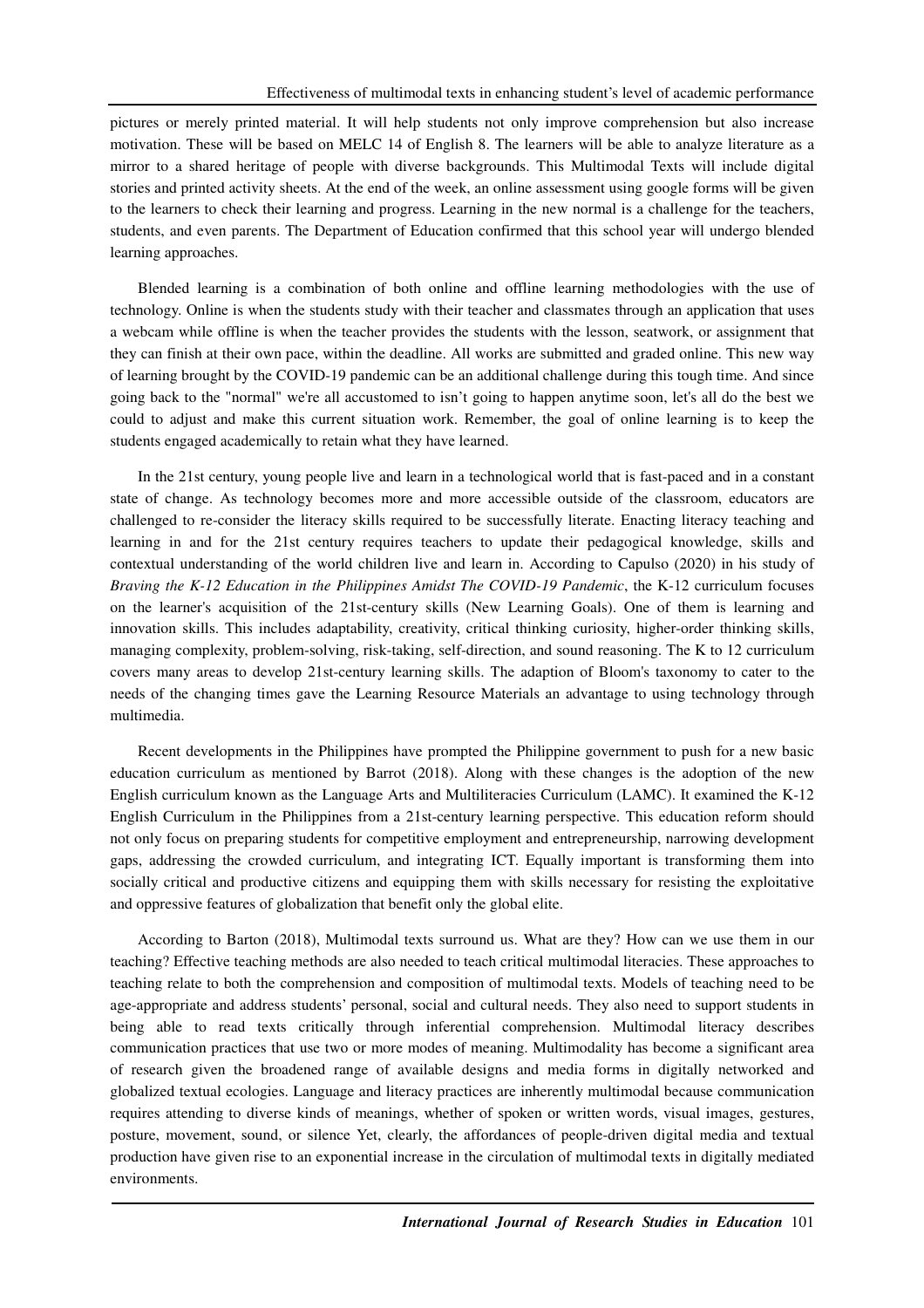## Tope, J.

Ganapathy (2016), Multimodal Approaches promotes learner engagement in the teaching and learning process of ESL because the students appeared to be positive-minded and motivated to learn with the use of Multimodal Approaches and materials in the class. It affirmed that multimodal approaches made the learners be highly engaged and motivated in doing every task. In a study conducted by Ventayin (2018) on the readiness of DepEd Teachers to online teaching, showed that despite the limited experience in distance education such as technical skills, time management, knowledge and attitude in online education, they were still able to cope with the trends in distance learning. This leads the researcher to investigate the use of multimodal texts in enhancing the student's level of academic performance in afro - Asian literature. It aims to seek if these multimodal texts will be an effective tool to teach the students in times like this that we are facing the new normal.

## *1.1 Objectives of the Study*

This study aimed to investigate the effectiveness of multimodal texts in enhancing the academic performance in Afro – Asian Literature in English of Grade 8 students of Pedro Guevara Memorial National High School. Specifically, it sought to answer the following questions:

- What is the level of effectiveness of the teacher-made supplementary materials in terms of usability, suitability and consistency?
- $\triangleright$  What is the level of effectiveness of multimodal text in the performance of Grade 8 students in Afro-Asian Literature?
- $\triangleright$  Is there a significant difference between the pre test and post test of control group and experimental group?

#### **2. Methodology**

Describe the research method used in the study. Sampling technique, respondents/participants of the study, setting, research instrument, validation, reliability testing, data analysis (quantitative or qualitative), ethical considerations. Since the objective of the study is to enhance the level of performance of the learners in Afro – Asian literature using the developed multimodal texts as a supplementary tool in the teaching and learning process of Pedro Guevara Memorial National High School in Santa Cruz, Laguna, and the researcher utilized the descriptive method of research. Such a method was employed because it involved descriptive, recording, analysis, and interpretations of existing conditions. A descriptive method of research was used in this study wherein the student's responses on the pre and post results were tabulated and computed for their frequencies, averages, mean and standard deviation.

The specific problems were answered by the data gathered through the use of a questionnaire based on multimodal literacy scale and pre-test and post-test as instruments that are anchored in the K to 12 Curriculum Competencies. The questionnaire was adapted from the study Multimodal Literacy Scale: A Study of Validity and Reliability which was published in Eurasian Journal of Education Research, Issue 61, 2015, 45 – 60. Expert judgment in the fields such as Head Teacher and Master Teachers in the District of Sta. Cruz, Division of Laguna was asked by the researcher to validate the content present in the multimodal texts. This is to ensure that the proposed materials are aligned with the expected competencies for the topics under study.

 The test questionnaire was divided into two parts. The first part was the characteristics of multimodal texts in terms of usability, suitability and consistency which was composed of 15 questions. The second part was the components of multimodal texts in terms of objectives, content, development and evaluation which was composed of 20 questions. For the pre-test and post-test, 50 item test questions based from the grade 8 Afro – Asian Literature Most Essential Learning Competency (MELC) of the Department of Education was answered by 360 students. Pre-test and post-test served as a tool that measured the student's level of academic performance in Afro-Asian Literature in English through the use of multimodal texts. The instruments were designed in a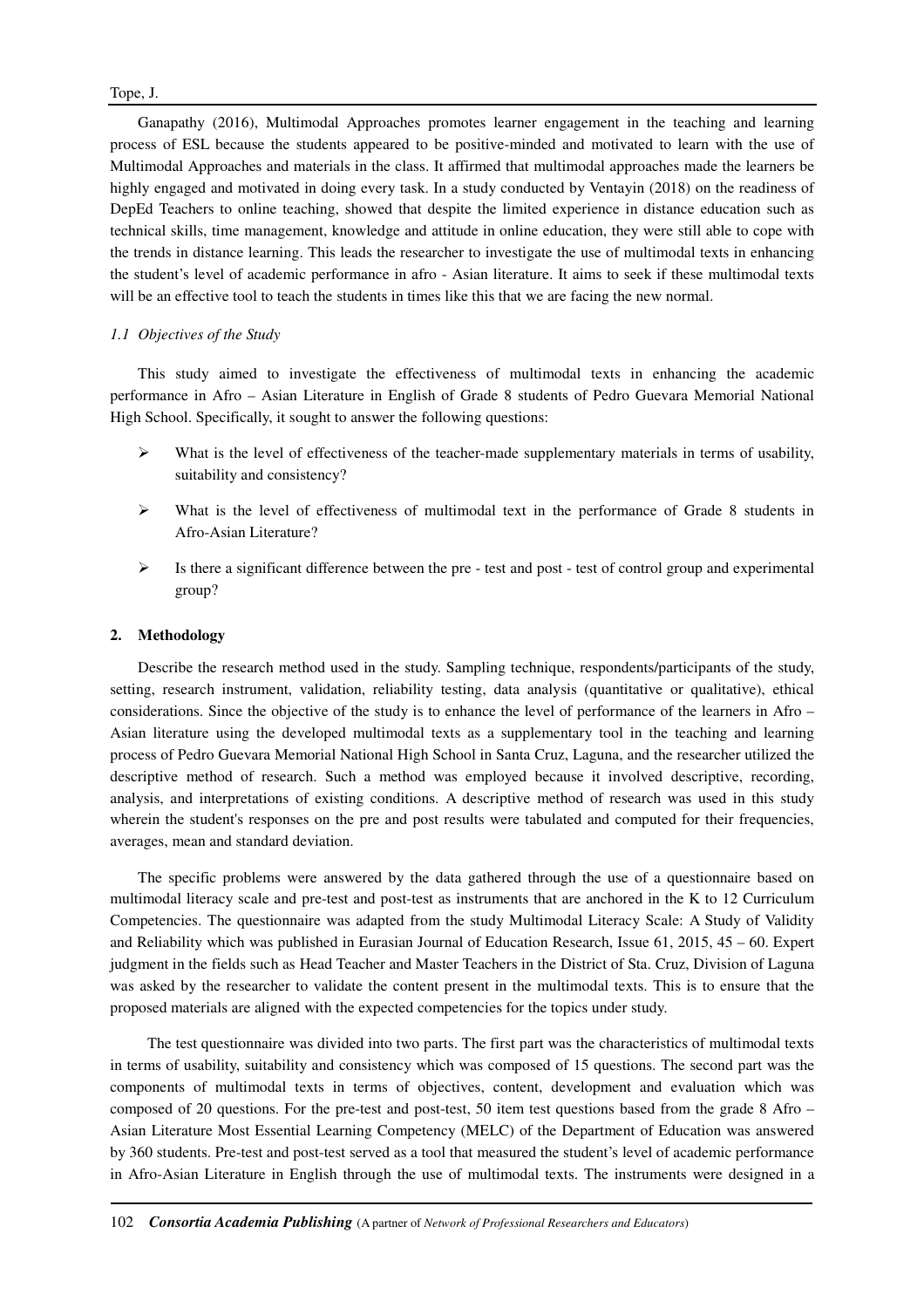manner wherein respondents of the study provided the writers' answers to the problems that she explores.

In this study, 40 English Teachers in the District of Sta. Cruz, Division of Laguna answered the questionnaires about the effectiveness of the multimodal texts in terms of its characteristics and components and 360 students from grade 8 under Basic Education Curriculum (BEC) and Science and Technology Engineering and Mathematics (STEM) curriculum. The respondents were chosen through the purposive sampling technique.

All respondents from this study were oriented on the procedure and a letter to the parents asking their permission were given as well. Any personal information about the respondents of this study were treated with the utmost confidentiality. The collection of data started when the research instrument was approved by the panel. The questionnaire about multimodal texts was distributed to solicit the views and opinions of experts regarding the supplementary material. The result of validity was consolidated to see the effectiveness of multimodal texts as supplementary materials whether the proposed tool suits the nature, needs and level of the students.

Afterward, upon the approval of the principal of Pedro Guevara Memorial National High School, the researcher asked permission from head teacher to use five selected sections from Basic Education Curriculum and 5 sections from Science and Technology Engineering and Mathematics Curriculum as samples for the study. The chosen respondents undergo pre-test and post-test before and after the implementation of the multimodal texts in classroom instructions. The test result was collected and compared to see if the implementation of multimodal texts in teaching Afro-Asian Literature is effective or not. The results undergone statistical treatment to see if there is significant difference in the pre-test and post-test after the use of multimodal texts as supplementary materials. [Since the study is mainly experimental, the researcher employed statistical testing for hypotheses. This study used the Wilcoxon signed-rank test to find out whether significant difference exists on the scores obtained from pre-test and post-test. Data were presented in tables to show the effectiveness of multimodal texts as supplementary materials.

#### **3. Results and discussion**

#### **Table 1**

| Level of effectiveness on the characteristics of multimodal texts as to usability |  |  |  |
|-----------------------------------------------------------------------------------|--|--|--|
|                                                                                   |  |  |  |

| Usability                                                                 | Mean | SD   | Analysis |
|---------------------------------------------------------------------------|------|------|----------|
| Serves as instructional materials.                                        | 4.8  | 0.17 | EE       |
| Provides discussion and exercises designed to improve learner's technical | 4.8  | 0.17 | EE       |
| skills.                                                                   |      |      |          |
| Serves as a tool for instruction.                                         | 4.7  | 0.41 | EE       |
| Offers exercises for reinforcement and mastery of concepts and skills.    | 4.6  | 0.25 | EE       |
| Serves as an aid to develop high-order thinking skills.                   | 4.7  | 0.21 | EE       |
|                                                                           | 4.72 |      | EΕ       |

*Legend*: Extremely Effective (EE) – 4.20 to 5.00, Very Effective (VE) – 3.40 to 4.19, Moderately Effective (ME) – 2.58 to 3.39, Slightly Effective  $(SE) - 1.80$  to 2.59, and Not Effective  $(NE) - 1.00$  to 1.79.

Table 1 presents the evaluation of the Grade 8 English Teachers on the characteristics of Multimodal Texts in terms of usability. The master teachers and teachers rated the Multimodal Text extremely effective in all of its indicator as to serve as instructional Materials  $(x=4.8)$  for the skills to be developed were anchored in the Grade 8 Competencies, provided discussion and exercises designed to improve learners technical skills (x= 4.8), served as a tool for instruction  $(x= 4.7)$ , offered exercises for reinforcement and mastery of concepts and skills  $(x= 4.6)$ , served as an aid to develop high order thinking skills  $(x= 4.7)$ . The overall mean of 4.72 indicated that multimodal texts in terms of usability were coherent to the curriculum framework in teaching Afro – Asian Literature for Grade 8 students which covered different learning competencies.

Multimodal texts as supplementary material in terms of usability is self-learning package designed suited for specific learners and teaching objectives. It is self-contained and self-instructional packages with learning paced by each student suitable to his/her needs and ability. It can be used in any setting convenient to the learner and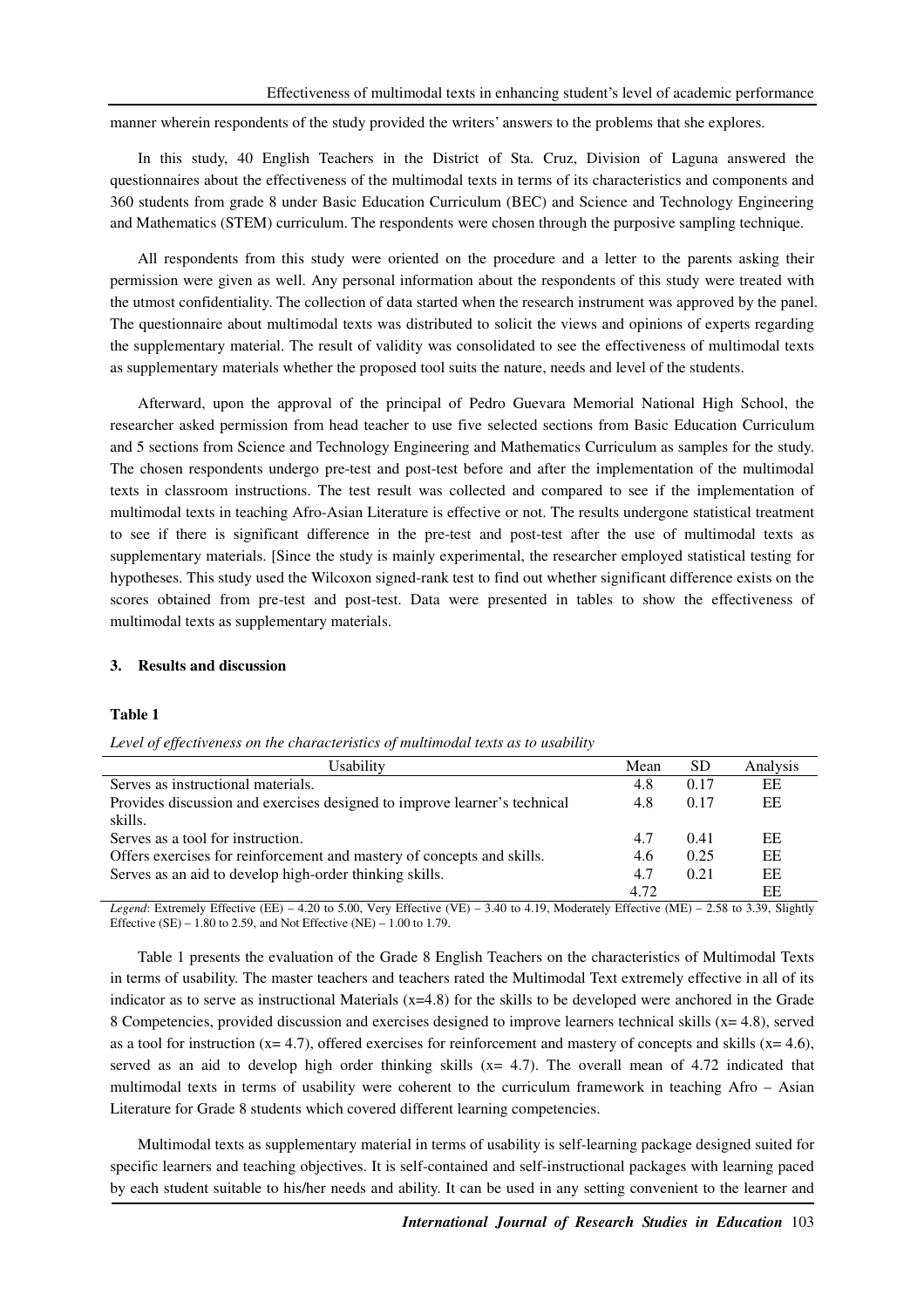may be completed at learner's own pace. It is structured in such a way that the learners can identify the target objectives for him to achieve at the end of each lesson. It is concerned for each pupil as an individual with his own special aptitude and interest, goal of helping the student to think for himself and allow individuality. Teachers become facilitators rather than traditional dispenser of knowledge. (Khan, 2013).

## **Table 2**

*Level of effectiveness on the characteristics of multimodal texts as to suitability* 

| Suitability                                                                   | Mean | <b>SD</b> | Analysis |
|-------------------------------------------------------------------------------|------|-----------|----------|
| Provides skills that are generally appropriate for secondary learners.        | 4.4  | 0.54      | EE       |
| Includes images, audios appropriate to develop the high-order thinking skills | 4.8  | 0.17      | EE       |
| of the learners.                                                              |      |           |          |
| and exercises suitable to develop the learners'<br>Provide discussion         | 4.5  | 0.50      | EE       |
| technological skills.                                                         |      |           |          |
| Caters the diversity of learners.                                             | 4.4  | 0.54      | EE       |
| Assess objectively the target skill of the learners.                          | 4.7  | 0.21      | EE       |
|                                                                               | 4.56 |           | ЕE       |

*Legend*: Extremely Effective (EE) – 4.20 to 5.00, Very Effective (VE) – 3.40 to 4.19, Moderately Effective (ME) – 2.58 to 3.39, Slightly Effective  $(SE) - 1.80$  to 2.59, and Not Effective  $(NE) - 1.00$  to 1.79.

Table 2 shows the evaluation of the Grade 8 English Teachers on the characteristics of Multimodal Texts in terms of suitability. Both master teachers and teachers rated the suitability of the multimodal text as extremely effective in all of its indicators to with provided skills that are generally appropriate for secondary learners  $(x=4.40)$ , included images, audios appropriate to develop the high order thinking skills of the learners  $(x=4.80)$ , provided discussion and exercises suitable to develop the learners' technological skills  $(x=4.50)$ , catered the diversity of learners  $(x=4.40)$  and Assessed objectively the target skill of the learners  $(x=4.70)$ . The overall mean of 4.56 revealed that the developed Multimodal Text was suitable for the grade 8 students as interpreted as extremely effective. The findings above were supported by Bhat (2014) who stated that instructional materials is one of the valuable devices in the process of learning, that there should be suitable supplementary materials for students so that they learn accordingly with the help of such material.

#### **Table 3**

*Level of effectiveness on the characteristics of multimodal texts as to consistency* 

| Consistency                                                            | Mean | <b>SD</b> | Analysis |
|------------------------------------------------------------------------|------|-----------|----------|
| Contains topics that are logically related to each other               | 4.4  | 0.54      | EE       |
| Provides learning tasks that develop directly the target competencies. | 4.5  | 0.50      | EE       |
| Reflects attainable objectives for the lesson                          | 4.6  | 0.45      | EE       |
| Focuses on the main goal which is to develop critical thinking skills. | 4.6  | 0.45      | EE       |
| Include exercises that answer the expected outcome of the objective.   | 4.6  | 0.45      | EE       |
|                                                                        | 4.54 |           | EΕ       |

*Legend*: Extremely Effective (EE) – 4.20 to 5.00, Very Effective (VE) – 3.40 to 4.19, Moderately Effective (ME) – 2.58 to 3.39, Slightly Effective  $(SE) - 1.80$  to 2.59, and Not Effective  $(NE) - 1.00$  to 1.79.

Table 3 shows the characteristics of multimodal texts as to consistency. The following indicators were used to rate the consistency of the multimodal text and were interpreted as extremely effective as to it: contained topics that are logically related to each other (x=4.40), provided learning tasks that develop directly the target competencies  $(x=4.50)$ , reflected attainable objectives for the lesson  $(x=4.60)$ , focused on the main goal which is to develop critical thinking skills  $(x=4.60)$  and included exercises that answer the expected outcome of the objective (x=4.60). The overall mean of 4.54 and interpreted as extremely effective attested that the developed multimodal text characteristics consistency is effective. As mandated by the DepEd Learning Portal (2015) as cited in the study of Aragon (2016), the teachers are encouraged to utilize additional supplementary material to help the students in their needs in particular subject area and developed modules were one of the materials that are beneficial to the teaching learning process in the classroom. The teachers must strictly follow the required list of competencies of K to 12 Curriculum. The characteristics of an effective supplementary material primarily serves and caters the overall welfare of the pupils as it helps the existing K to 12 materials in assisting their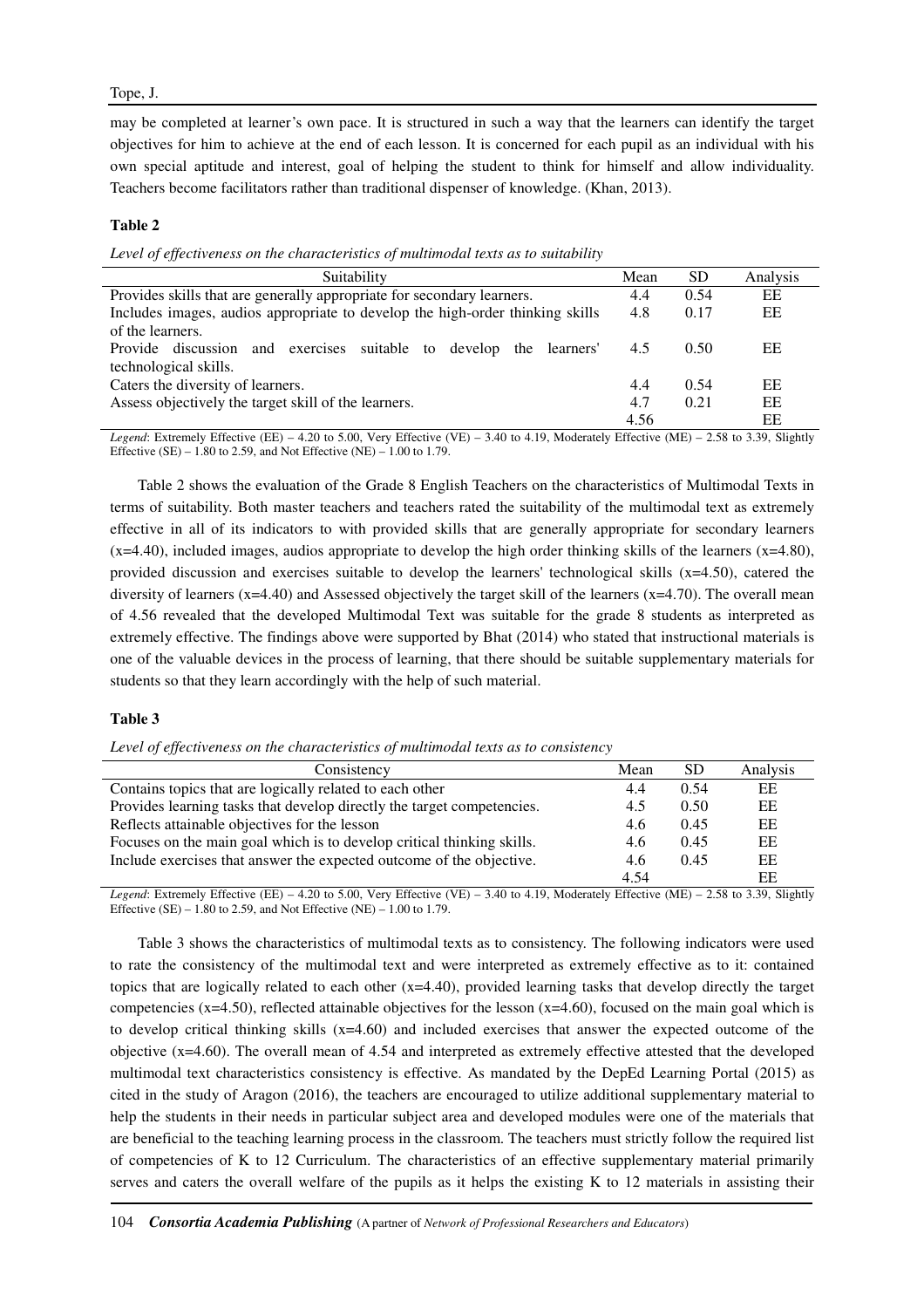optimum learning possibility. The development of the supplementary materials should be done accordingly to the needs of the learners. The curriculum guide required competencies must be given emphasis in developing this material.

## **Table 4**

*Level of effectiveness of the multimodal texts in the performance of Grade 8 students* 

| <b>Objectives</b>                                                       | Mean | <b>SD</b> | Analysis |
|-------------------------------------------------------------------------|------|-----------|----------|
| Clearly stated and easily understood by the learners.                   | 4.5  | 0.17      | EΕ       |
| Expressed the knowledge and skills to be developed.                     | 4.4  | 0.17      | EΕ       |
| Specific and attainable.                                                | 4.5  | 0.41      | EΕ       |
| Based on the learning competency of Grade 8 Afro – Asian Literature.    | 4.8  | 0.25      | EΕ       |
| Related to the discussion and exercises in the supplementary materials. | 4.7  | 0.21      | EΕ       |
|                                                                         | 4.58 |           | EЕ       |

*Legend*: Extremely Effective (EE) – 4.20 to 5.00, Very Effective (VE) – 3.40 to 4.19, Moderately Effective (ME) – 2.58 to 3.39, Slightly Effective  $(SE) - 1.80$  to 2.59, and Not Effective  $(NE) - 1.00$  to 1.79.

Table 4 presents the level of effectiveness of the Multimodal Text in the performance of Grade 8 students in terms of its Objectives. As reflected both the master teachers and teachers rated the objective of the multimodal text as extremely effective in its entire indicator to with: the objective was clearly stated and can easily understand by the learners (x = 4.50), expressed the knowledge and skills to be developed (x = 4.40), specific and attainable ( $x=4.50$ ), based on the learning competency of Grade 8 Afro – Asian Literature ( $x = 4.80$ ), related to the discussion and exercises in the supplementary materials  $(x = 4.70)$ . The overall mean scores of 4.58 indicated that the multimodal text in terms of Objectives was extremely effective in the performance of grade 8 students. The findings above were supported by Aragon (2016) mentioned in her study that supplementary materials give students specific, clearly focused units of work unlike most textbooks which are often overwhelming. In a module students are presented with one topic at a time so that they can achieve mastery in a particular competency. Furthermore, Pappas (2015) stated that setting clear learning objectives is a requirement on has probably read a thousand time when reading about how to design effective e-learning courses. Providing clear learning objectives for e-learning is also a great tool for building its structure content.

#### **Table 5**

#### *Level of effectiveness on the components of multimodal texts as to content*

| Content                                                                   | Mean | <b>SD</b> | Analysis |
|---------------------------------------------------------------------------|------|-----------|----------|
| Appropriate for the learners' level of reading comprehension.             | 4.3  | 0.54      | EE       |
| Parallel with the objectives and exercises.                               | 4.7  | 0.17      | EE       |
| Contribute to the acquisition of concepts understanding and skills in the |      |           |          |
| required competency.                                                      | 4.6  | 0.50      | EE       |
| Provides a range of learners' interests and preferences.                  | 4.4  | 0.54      | EE       |
| Sufficient to allow the learners to learn independently.                  | 4.5  | 0.21      | EE       |
|                                                                           | 4.5  |           | ЕE       |

*Legend*: Extremely Effective (EE) – 4.20 to 5.00, Very Effective (VE) – 3.40 to 4.19, Moderately Effective (ME) – 2.58 to 3.39, Slightly Effective (SE) – 1.80 to 2.59, and Not Effective (NE) – 1.00 to 1.79.

Table 5 presents the mean level of the master Teacher and teachers' evaluation on the developed multimodal texts components in terms of its content. The respondents rated the multimodal text content as extremely effective as to appropriateness for the learners' level of comprehension  $(x=4.30)$ , parallel with the objectives and exercises.  $(x=4.70)$ , contributed to the acquisition of concepts understanding and skills in the required competency  $(x=4.60)$ , provided a range of learners' interests and preferences  $(x=4.40)$  and it is sufficient to allow the learners to learn independently  $(x=4.50)$ . The overall mean score of 4.50 showed that the content of the multimodal text was extremely effective in the performance of grade 8 students as rated by the master teacher and teachers.

As mentioned by Almanza (2018), K to 12 Toolkit (2012) stated that the K to12 program is a continuum process for mastery of the learning competencies. In the regular curriculum or the old curriculum, they cram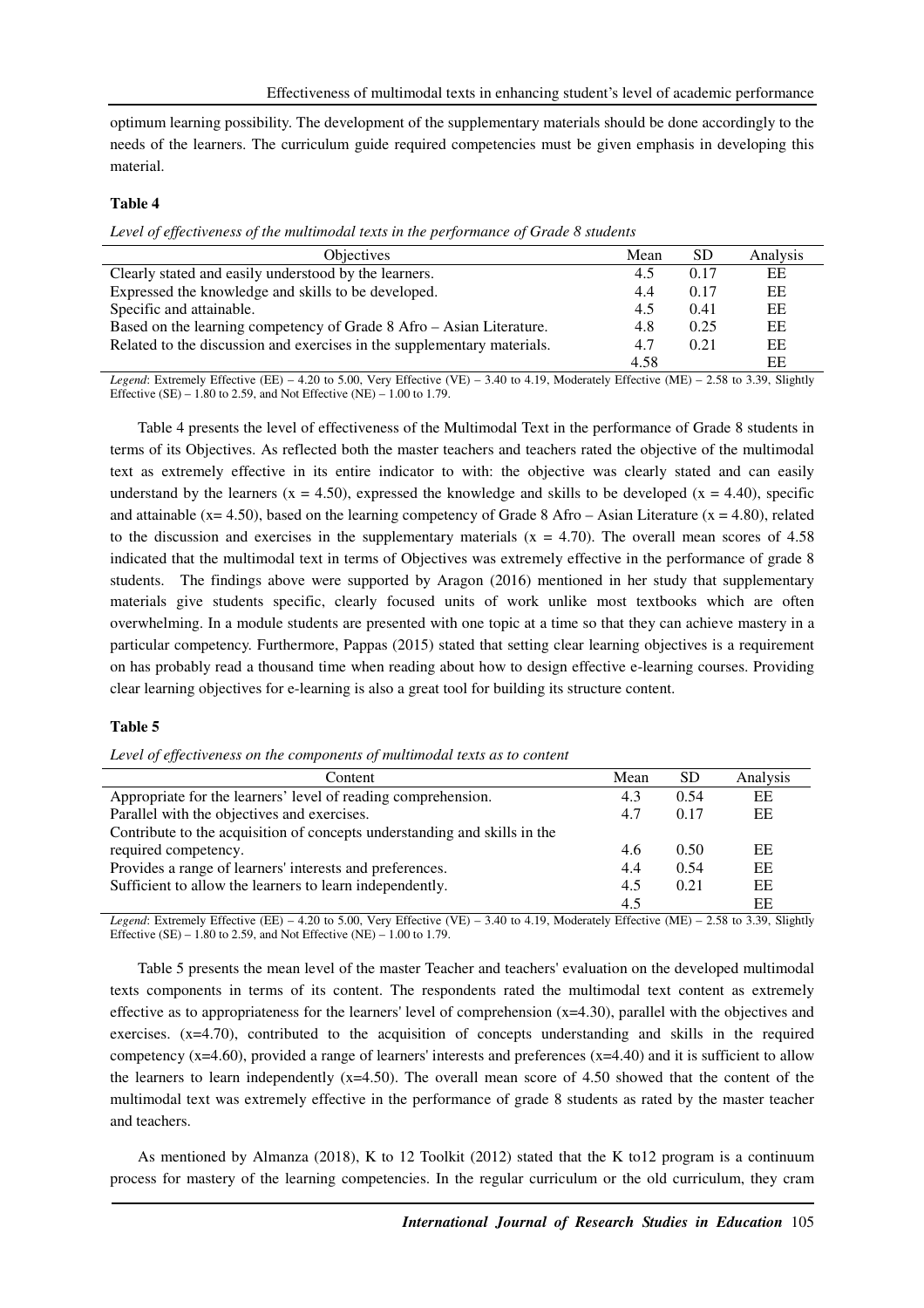## Tope, J.

what the students need to learn in 10 years. So the K to 12 is like decongesting the system so that there are more years for students to master learning skills. Thus there will be more topics to be studied upon by the student in the best learning process they can experience in the school. The skill in selecting the right strategies in the learning content of a lesson is critical. The teacher should be knowledgeable and observant enough on how the students learn to be able to apply the appropriate teaching techniques and strategies. With this it will help the teachers to be equipped in deciding the appropriate method needed.

Excellent instructional material has a big impact on the students learning since students learn most by doing. Together with the excellent instructional materials are its adequate numbers of units in proportion with the number of the students. Engaging in hands on activities gives the learners idea on how this experience can be applied in a real life.

## **Table 6**

Level of effectiveness on the components of multimodal texts as to development

| Development                                                                 | Mean | <b>SD</b> | Analysis |
|-----------------------------------------------------------------------------|------|-----------|----------|
| Encourage critical thinking, creativity, and problem-solving.               | 4.4  | 0.17      | EE       |
| Engage and motivate learners.                                               | 4.8  | 0.25      | EE       |
| Sufficient to support learning.                                             | 4.6  | 0.50      | EE       |
| The direction in the exercises is simple and comprehensive.                 | 4.5  | 0.41      | EΕ       |
| Realistic, appropriate and can be performed with the resources available to | 4.4  | 0.17      | EE       |
| the learner.                                                                |      |           |          |
|                                                                             | 4.5  |           | EЕ       |

*Legend*: Extremely Effective (EE) – 4.20 to 5.00, Very Effective (VE) – 3.40 to 4.19, Moderately Effective (ME) – 2.58 to 3.39, Slightly Effective  $(SE) - 1.80$  to 2.59, and Not Effective  $(NE) - 1.00$  to 1.79.

Table 6 presents the mean level of the Master Teacher and teachers' evaluation on the developed multimodal texts components in terms of its development. Development through activities was conveyed according to the following indicator which is rated by the Master Teacher and teachers as extremely effective as to encourage critical thinking, creativity and problem solving  $(x=4.40)$ , engaged and motivated learners  $(M=4.80)$ , sufficient to support learning  $(x=4.60)$ , the direction in the exercises is simple and comprehensive $(x=4.50)$ , realistic, appropriate and can be performed with the resources available to the learner (x=4.40). The following results concluded that the activities of the developed multimodal texts were extremely effective with an overall mean of 4.50 as rated by the master teacher and teachers. Excellent instructional material has a big impact on the students learning since students learn most by doing. Together with the excellent instructional materials are its adequate numbers of units in proportion with the number of the students. Engaging in hands on activities gives the learners idea on how this experience can be applied in a real life Adequacy of Instructional Materials Used by Teachers in Teaching Afro – Asian Literature. (Yamballa, 2018).

#### **Table 7**

*Level of effectiveness on the components of multimodal texts as to evaluation* 

| Evaluation                                                                | Mean | <b>SD</b> | Analysis |
|---------------------------------------------------------------------------|------|-----------|----------|
| Contains evaluation suited for the learners.                              | 4.5  | 0.21      | EE       |
| Covers the important competencies to be developed.                        | 4.4  | 0.54      | EE       |
| Provides pre-assessment focused on specific objectives and content of the | 4.5  | 0.21      | EE       |
| lesson                                                                    |      |           |          |
| It is written at the level of the learners.                               | 4.4  | 0.54      | EE       |
| The answer to one item does not furnish or give a clue to the answer in   | 4.6  | 0.50      | EE       |
| another item.                                                             |      |           |          |
|                                                                           | 4.5  |           | ЕE       |

*Legend*: Extremely Effective (EE) – 4.20 to 5.00, Very Effective (VE) – 3.40 to 4.19, Moderately Effective (ME) – 2.58 to 3.39, Slightly Effective (SE) – 1.80 to 2.59, and Not Effective (NE) – 1.00 to 1.79.

Table 7 shows the findings on the level of effectiveness of multimodal text components in terms of its Evaluation. Assessment is used to evaluate where students are in their learning progress and determine whether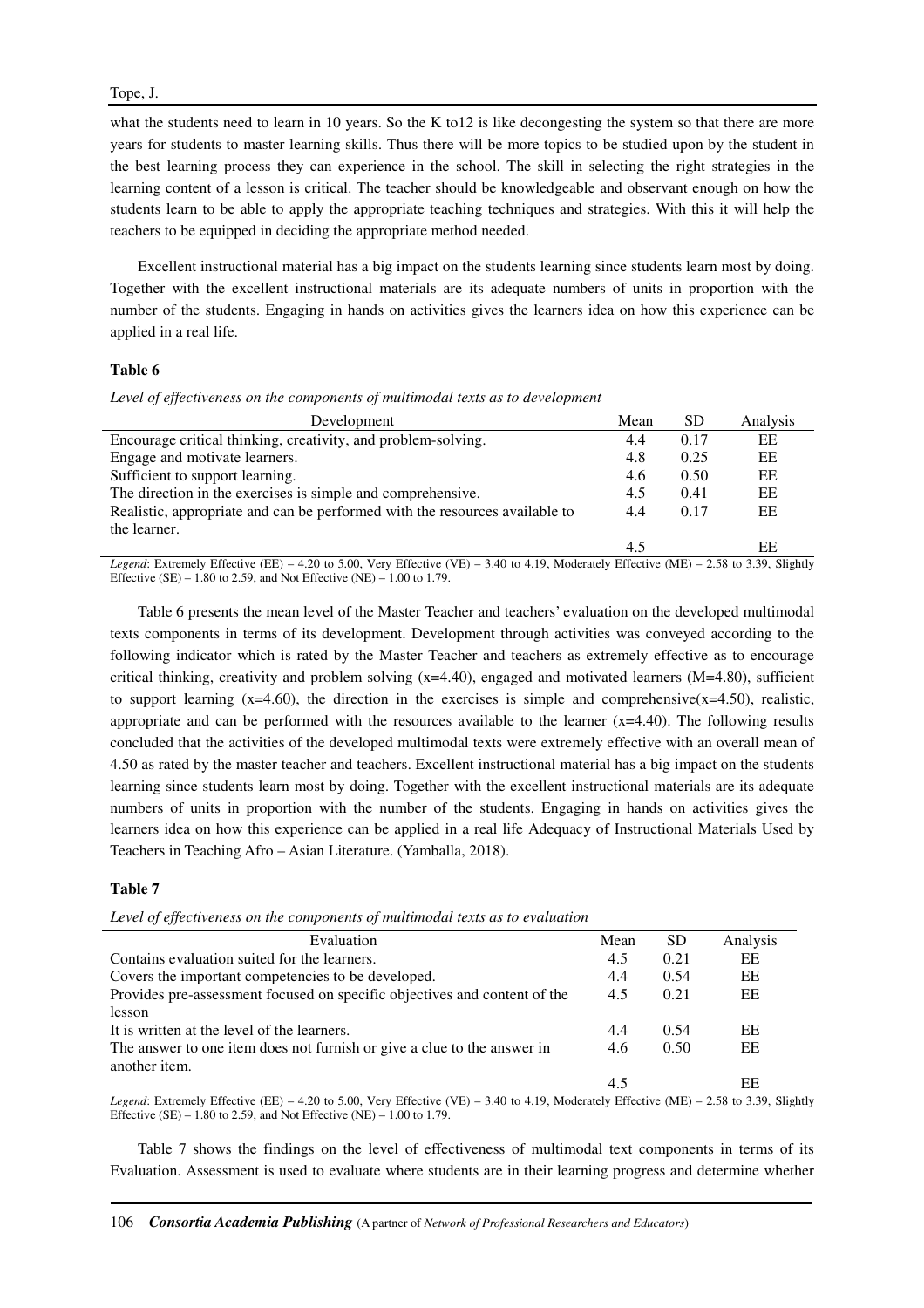they are on track to performing well. The developed Multimodal Texts convey affirmative results as extremely effective to all of its indicators as to with contained Evaluation suited for the learners  $(x= 4.50)$ , it covered the important competencies to be developed  $(x=4.40)$ , provided pre-assessment focused on specific objective and content of the lesson  $(x=4.50)$ , it is written at the level of the learners  $(x=4.40)$  and the answer to one item does not furnish or give a clue to the answer in another item  $(x=4.60)$ . It only shows that Master teachers and teachers noticed the value of the assessment to the learners' learning process. Based on the overall mean of 4.50as rated by the Master teacher and teachers the acceptability of the Multimodal Texts' component in terms of Evaluation was extremely effective.

Buasag J. (2013) stated that multimodal texts as instructional materials emphasized on individual learning and its adaptability to large numbers of students promising huge learning opportunity in higher education today. It features evaluation congruent to performance objectives, self-pacing, and frequent feedback. It is a self-contained, independent unit of a planned series of learning activities designed to help the students accomplish certain well defined. The aforementioned features of modular instruction suffice consistency in terms of the learning advantages for the students.

#### **Table 8**

*Significant difference of pre-test and post-test of control group* 

| Group            | Computed<br>Value | $p$ -Value | Decision                      | Interpretation                                                                                          |
|------------------|-------------------|------------|-------------------------------|---------------------------------------------------------------------------------------------------------|
| Control<br>Group | $-2.023$          | 0.0431     | Reject the<br>Null Hypothesis | There is significant difference between the<br>pre-assessment scores and the post-assessment<br>scores. |

*Legend*: Extremely Effective (EE) – 4.20 to 5.00, Very Effective (VE) – 3.40 to 4.19, Moderately Effective (ME) – 2.58 to 3.39, Slightly Effective (SE) – 1.80 to 2.59, and Not Effective (NE) – 1.00 to 1.79.

The Wilcoxon signed-rank test was used on the control group, which includes the sections G. Zara, F. Del Mundo, J. Rizal, Diamond, and Ruby. With the *p*-value of 0.0431, the null hypothesis of no significant difference is rejected at 5% level of significance. Thus, there is a significant difference between the pre-assessment scores and the post-assessment scores of the Grade 8 students from the aforementioned sections. The findings shown above supported the study of Sanchez (2016) stated that modification in the performance of the students is noted through the result of the posttest. There is always a tendency that the performance improved in the posttest by any means of teaching and learning process. When learners take pretest they had limited knowledge on the topics whereas when learners take posttest they upgraded their knowledge on the topics that were discussed.

#### **Table 9**

*Significant difference of pre-test and post-test of experimental group* 

| Group                 | Computed<br>Value | $p$ -Value | Decision                      | Interpretation                                                                                          |
|-----------------------|-------------------|------------|-------------------------------|---------------------------------------------------------------------------------------------------------|
| Experimental<br>Group | $-3.381$          | 0.007      | Reject the Null<br>Hypothesis | There is significant difference between the<br>pre-assessment scores and the post-assessment<br>scores. |

The experimental group consists of the remaining sections not mentioned in the control group. The results show that at 0.05 level of significance, there is a significant difference between the pre-assessment and the post-assessment scores of the remaining sections of the Grade 8 students. Despite of the unique multi intelligence of the students, it is unavoidable that their weakness to possess certain skills can affect their overall performance in particular subject. Logically, as the achievement gap grows larger, the odds of students closing it become increasingly less likely. Schools must take action early, in order to target students' needs in developing their skills. For school sites where funding is limited, it is possible that the limited resources available for early intervention programs can be allocated thus intervention such as multimodal texts or other modular instruction can help address the learning gap especially in terms of assessing the capabilities of the students (Gecalao,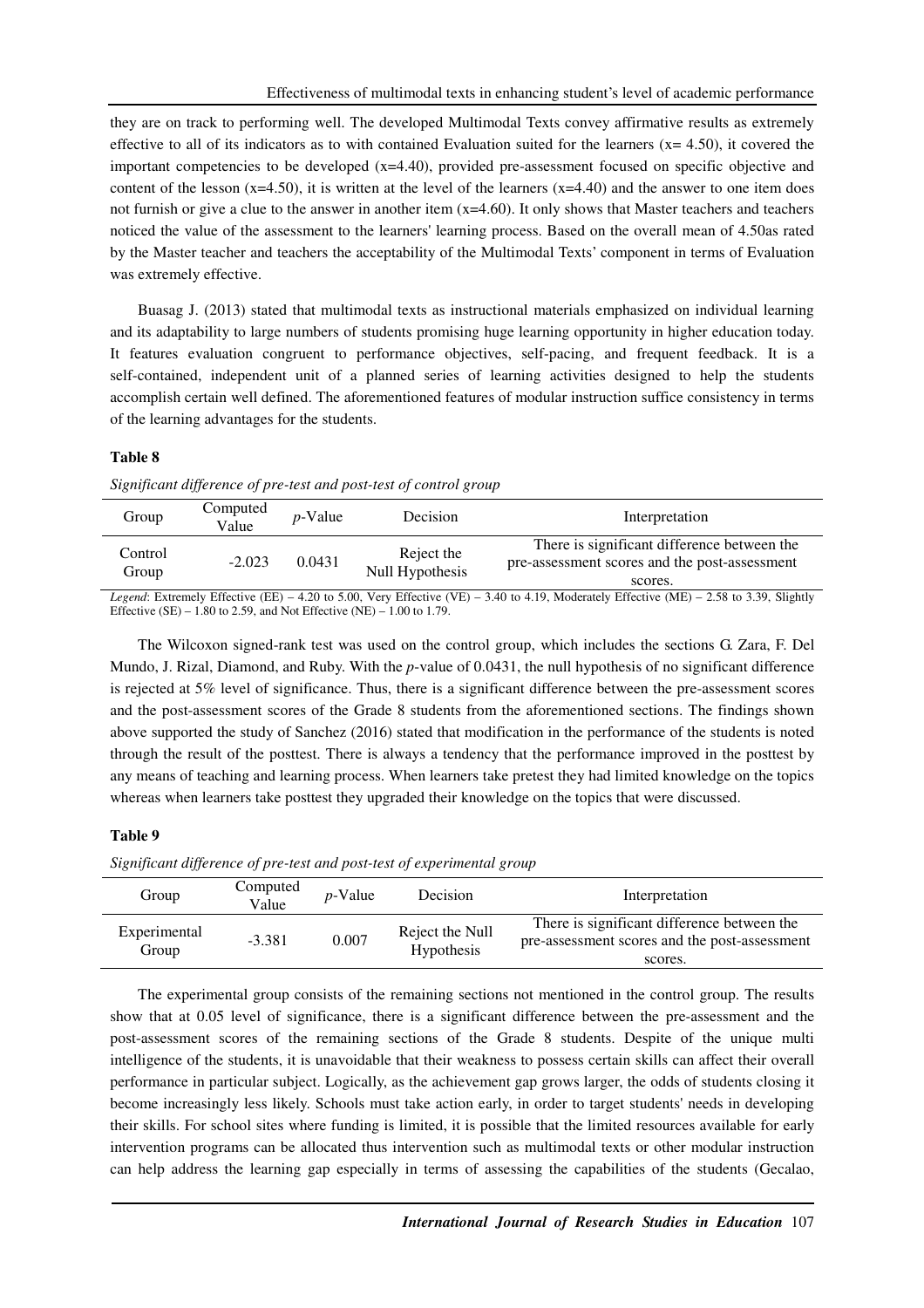2017).

## **4. Conclusion and recommendation**

Based from the findings of the study presented, the following conclusions were hereby drawn:

- $\triangleright$  The multimodal text is extremely effective as to its characteristics in terms of: usability, suitability and consistency. It is evidently usable, suitable, consistent and well laid out as validated by the master teacher and teachers in Pedro Guevara Memorial National High School.
- $\triangleright$  The multimodal text is extremely effective as to its components in terms of: objectives, contents, development and evaluation through the master teachers and teachers I – III. The multimodal text is uniquely designed with varied activities that are based on its curriculum which definitely makes the student's learning more engaging, interactive, collaborative and interesting.
- $\triangleright$  There is a significant difference between the pre assessments and post assessments of control group and experimental group. Thus, the null hypothesis was rejected.
- $\triangleright$  The developed multimodal texts had a positive effect on the students learning of Afro Asian Literature. They can result in greater depth of understanding by presenting multiple input modalities and increasing motivation among learners.

Considering the findings and conclusions in the study, the following recommendation is advised:

- $\triangleright$  The Department of Education may provide trainings for teachers on how to develop supplementary materials like multimodal texts which are usable, suitable and consistent.
- $\triangleright$  Teachers may develop multimodal texts anchored to Grade 8 Competencies. The contents and objectives must be aligned with the content standard of the curriculum. The development and assessment must be jived with the performance standard of the curriculum.
- $\triangleright$  Teachers should attend seminars and update themselves with different teaching strategies suited for the 21st century learners.
- $\triangleright$  The learners need to be assisted in terms of providing more validated supplementary materials in enhancing their high order thinking skills for them to remain motivated and interested in learning.
- $\triangleright$  The material may be utilized by students with difficulties for remedial teaching or as additional task for fast learners in Science and Technology Engineering Mathematics classes.
- $\triangleright$  School Heads may strengthen their faculty and staff development programs such as seminars and workshops on developing supplementary materials which can be adopted in the teaching and learning process.

# **5. References**

- Aberg, J. (2017). Design and recognition of multimodal texts: selection of digital tools and modes based on social and material premises? https://doi.org/10.1007/s40692-017-0088-3
- Almanza, B. (2018). *Development of reading skills and modular approach in phoneme segmentation among kindergarten pupils* (Unpublished Master's Thesis). Laguna Polytechnic State University, San Pablo Campus, San Pablo City.
- Aragon, C. (2017). *Supplementary material in enhancing reading comprehension of Grade 7 students* (Unpublished Masters Thesis). Laguna Polytechnic State University, LosBaños, Los Baños Laguna.
- Barrot, M. (2018). *English curriculum reform in the Philippines: Issues and challenges from a 21st century*